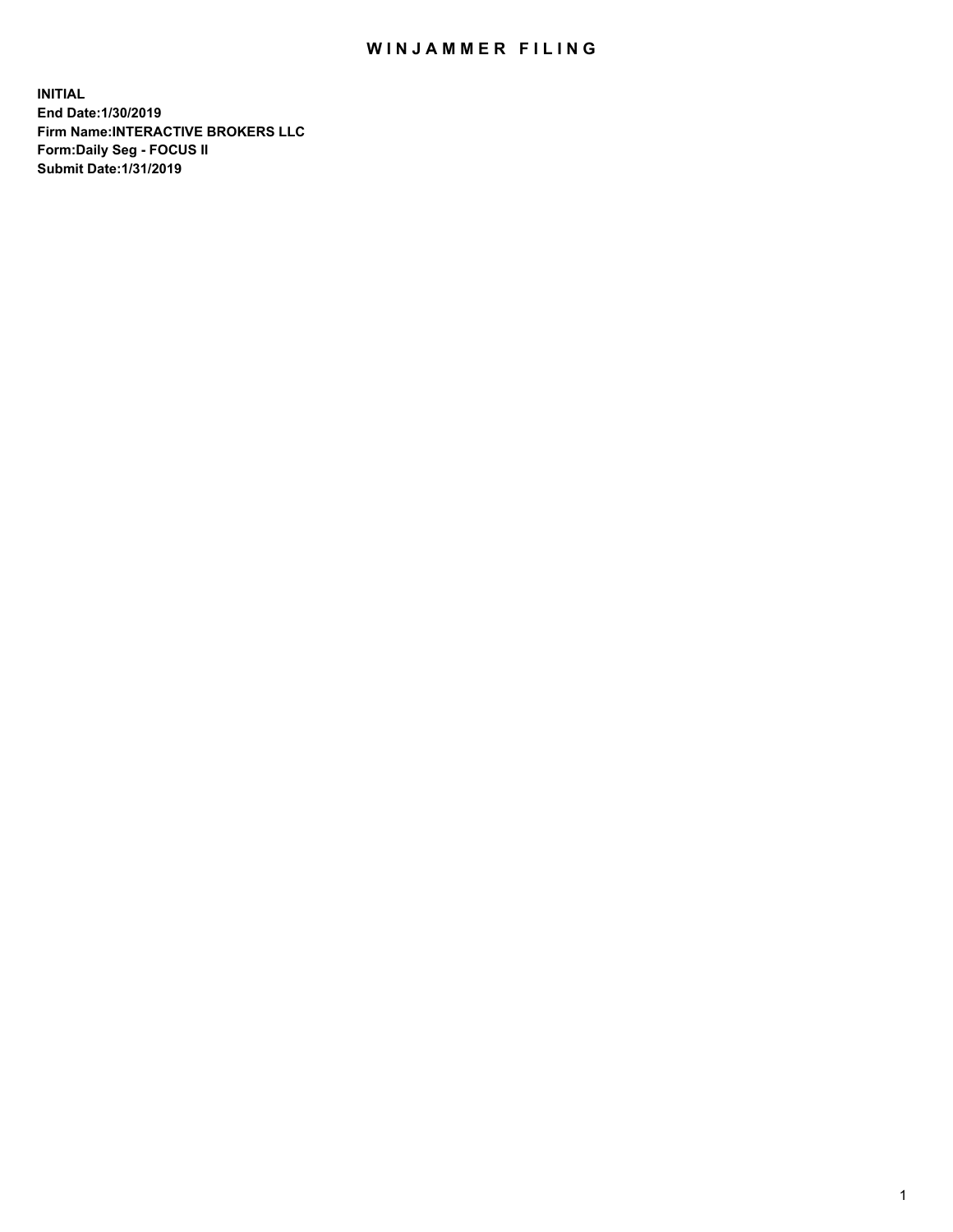**INITIAL End Date:1/30/2019 Firm Name:INTERACTIVE BROKERS LLC Form:Daily Seg - FOCUS II Submit Date:1/31/2019 Daily Segregation - Cover Page**

| Name of Company                                                                                                                                                                                                                                                                                                                | <b>INTERACTIVE BROKERS LLC</b>                                                                  |
|--------------------------------------------------------------------------------------------------------------------------------------------------------------------------------------------------------------------------------------------------------------------------------------------------------------------------------|-------------------------------------------------------------------------------------------------|
| <b>Contact Name</b>                                                                                                                                                                                                                                                                                                            | James Menicucci                                                                                 |
| <b>Contact Phone Number</b>                                                                                                                                                                                                                                                                                                    | 203-618-8085                                                                                    |
| <b>Contact Email Address</b>                                                                                                                                                                                                                                                                                                   | jmenicucci@interactivebrokers.c<br>om                                                           |
| FCM's Customer Segregated Funds Residual Interest Target (choose one):<br>a. Minimum dollar amount: ; or<br>b. Minimum percentage of customer segregated funds required:% ; or<br>c. Dollar amount range between: and; or<br>d. Percentage range of customer segregated funds required between:% and%.                         | $\overline{\mathbf{0}}$<br>$\overline{\mathbf{0}}$<br>155,000,000 245,000,000<br>0 <sub>0</sub> |
| FCM's Customer Secured Amount Funds Residual Interest Target (choose one):<br>a. Minimum dollar amount: ; or<br>b. Minimum percentage of customer secured funds required:%; or<br>c. Dollar amount range between: and; or<br>d. Percentage range of customer secured funds required between:% and%.                            | $\overline{\mathbf{0}}$<br>$\overline{\mathbf{0}}$<br>80,000,000 120,000,000<br>0 <sub>0</sub>  |
| FCM's Cleared Swaps Customer Collateral Residual Interest Target (choose one):<br>a. Minimum dollar amount: ; or<br>b. Minimum percentage of cleared swaps customer collateral required:% ; or<br>c. Dollar amount range between: and; or<br>d. Percentage range of cleared swaps customer collateral required between:% and%. | $\frac{0}{0}$<br>$\underline{0}$ $\underline{0}$<br>0 <sub>0</sub>                              |

Attach supporting documents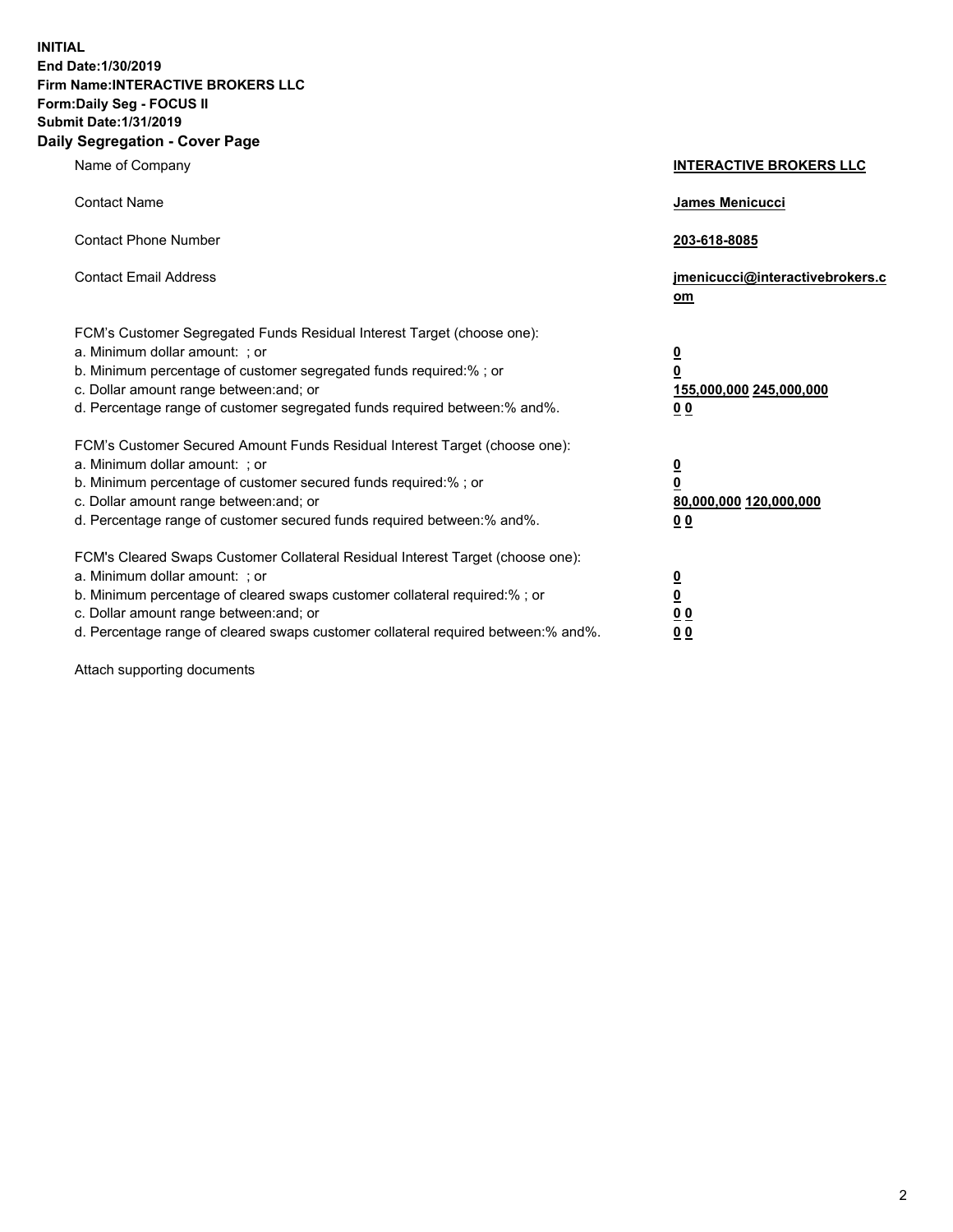## **INITIAL End Date:1/30/2019 Firm Name:INTERACTIVE BROKERS LLC Form:Daily Seg - FOCUS II Submit Date:1/31/2019 Daily Segregation - Secured Amounts**

|                | Dany Ocgregation - Oceaned Anioante                                                               |                                                      |
|----------------|---------------------------------------------------------------------------------------------------|------------------------------------------------------|
|                | Foreign Futures and Foreign Options Secured Amounts                                               |                                                      |
|                | Amount required to be set aside pursuant to law, rule or regulation of a foreign                  | $0$ [7305]                                           |
|                | government or a rule of a self-regulatory organization authorized thereunder                      |                                                      |
| 1.             | Net ledger balance - Foreign Futures and Foreign Option Trading - All Customers                   |                                                      |
|                | A. Cash                                                                                           | 428,991,625 [7315]                                   |
|                | B. Securities (at market)                                                                         | $0$ [7317]                                           |
| 2.             | Net unrealized profit (loss) in open futures contracts traded on a foreign board of trade         | 1,816,009 [7325]                                     |
| 3.             | Exchange traded options                                                                           |                                                      |
|                | a. Market value of open option contracts purchased on a foreign board of trade                    | 96,403 [7335]                                        |
|                | b. Market value of open contracts granted (sold) on a foreign board of trade                      | -50,419 [7337]                                       |
| 4.             | Net equity (deficit) (add lines 1. 2. and 3.)                                                     | 430,853,618 [7345]                                   |
| 5.             | Account liquidating to a deficit and account with a debit balances - gross amount                 | 12,787 [7351]                                        |
|                | Less: amount offset by customer owned securities                                                  | 0 [7352] 12,787 [7354]                               |
| 6.             | Amount required to be set aside as the secured amount - Net Liquidating Equity                    | 430,866,405 [7355]                                   |
|                | Method (add lines 4 and 5)                                                                        |                                                      |
| 7.             | Greater of amount required to be set aside pursuant to foreign jurisdiction (above) or line<br>6. | 430,866,405 [7360]                                   |
|                | FUNDS DEPOSITED IN SEPARATE REGULATION 30.7 ACCOUNTS                                              |                                                      |
| $\mathbf{1}$ . | Cash in banks                                                                                     |                                                      |
|                | A. Banks located in the United States                                                             | 61,481,696 [7500]                                    |
|                | B. Other banks qualified under Regulation 30.7                                                    | 0 [7520] 61,481,696 [7530]                           |
| 2.             | Securities                                                                                        |                                                      |
|                | A. In safekeeping with banks located in the United States                                         | 408,261,120 [7540]                                   |
|                | B. In safekeeping with other banks qualified under Regulation 30.7                                | 0 [7560] 408,261,120 [7570]                          |
| 3.             | Equities with registered futures commission merchants                                             |                                                      |
|                | A. Cash                                                                                           | $0$ [7580]                                           |
|                | <b>B.</b> Securities                                                                              | $0$ [7590]                                           |
|                | C. Unrealized gain (loss) on open futures contracts                                               | $0$ [7600]                                           |
|                | D. Value of long option contracts                                                                 | $0$ [7610]                                           |
|                | E. Value of short option contracts                                                                | 0 [7615] 0 [7620]                                    |
| 4.             | Amounts held by clearing organizations of foreign boards of trade                                 |                                                      |
|                | A. Cash                                                                                           | $0$ [7640]                                           |
|                | <b>B.</b> Securities                                                                              | $0$ [7650]                                           |
|                | C. Amount due to (from) clearing organization - daily variation                                   | $0$ [7660]                                           |
|                | D. Value of long option contracts                                                                 | $0$ [7670]                                           |
|                | E. Value of short option contracts                                                                | 0 [7675] 0 [7680]                                    |
| 5.             | Amounts held by members of foreign boards of trade                                                |                                                      |
|                | A. Cash                                                                                           | 91,587,665 [7700]                                    |
|                | <b>B.</b> Securities                                                                              | $0$ [7710]                                           |
|                | C. Unrealized gain (loss) on open futures contracts                                               | -7,308,396 [7720]                                    |
|                | D. Value of long option contracts                                                                 | 96,403 [7730]                                        |
|                | E. Value of short option contracts                                                                | <mark>-50,419</mark> [7735] <u>84,325,253</u> [7740] |
| 6.             | Amounts with other depositories designated by a foreign board of trade                            | 0 [7760]                                             |
| 7.             | Segregated funds on hand                                                                          | $0$ [7765]                                           |
| 8.             | Total funds in separate section 30.7 accounts                                                     | 554,068,069 [7770]                                   |
| 9.             | Excess (deficiency) Set Aside for Secured Amount (subtract line 7 Secured Statement               | 123,201,664 [7380]                                   |
|                | Page 1 from Line 8)                                                                               |                                                      |
| 10.            | Management Target Amount for Excess funds in separate section 30.7 accounts                       | 80,000,000 [7780]                                    |
| 11.            | Excess (deficiency) funds in separate 30.7 accounts over (under) Management Target                | 43,201,664 [7785]                                    |
|                |                                                                                                   |                                                      |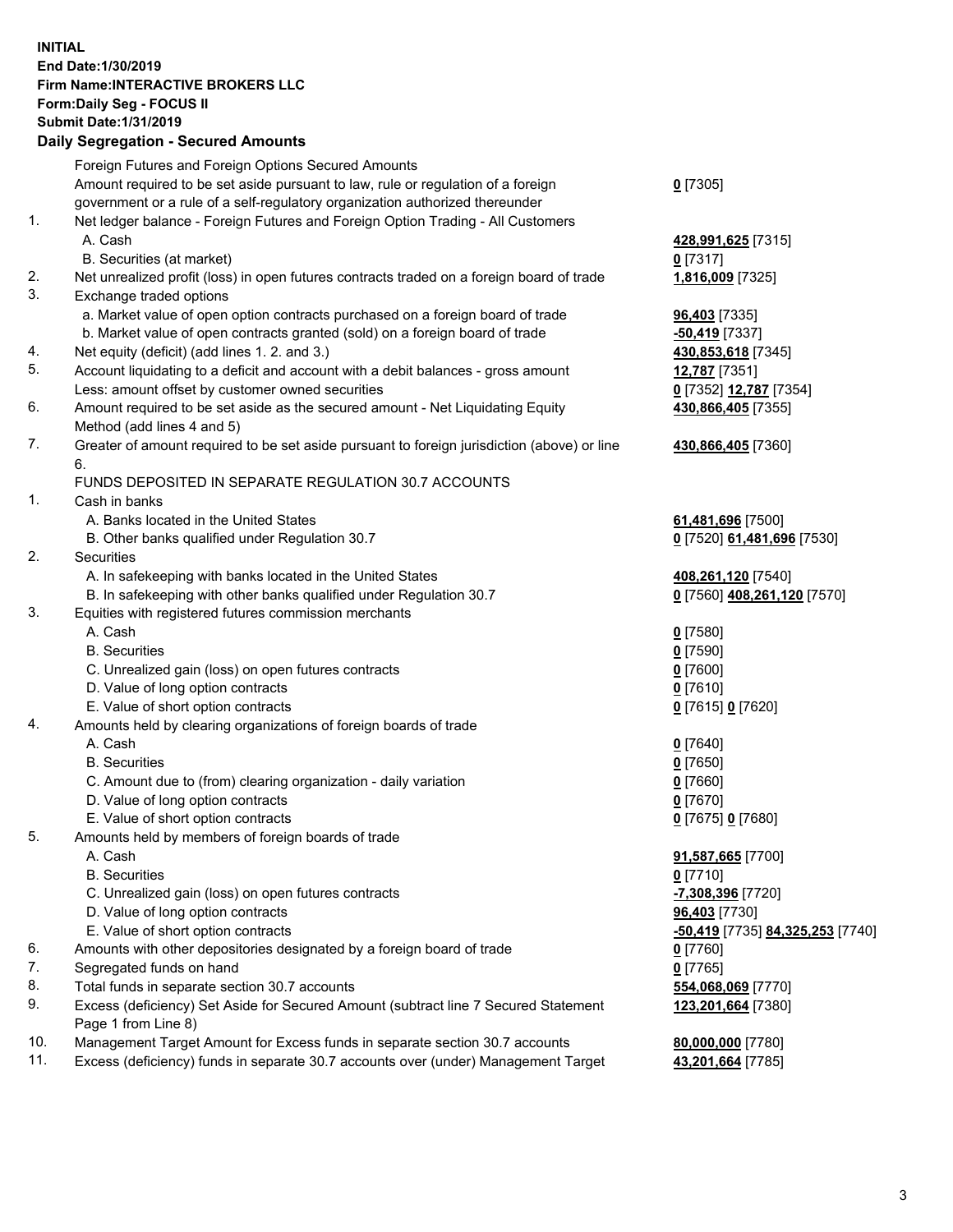**INITIAL End Date:1/30/2019 Firm Name:INTERACTIVE BROKERS LLC Form:Daily Seg - FOCUS II Submit Date:1/31/2019 Daily Segregation - Segregation Statement** SEGREGATION REQUIREMENTS(Section 4d(2) of the CEAct) 1. Net ledger balance A. Cash **3,978,789,345** [7010] B. Securities (at market) **0** [7020] 2. Net unrealized profit (loss) in open futures contracts traded on a contract market **-80,095,730** [7030] 3. Exchange traded options A. Add market value of open option contracts purchased on a contract market **338,402,063** [7032] B. Deduct market value of open option contracts granted (sold) on a contract market **-381,650,286** [7033] 4. Net equity (deficit) (add lines 1, 2 and 3) **3,855,445,392** [7040] 5. Accounts liquidating to a deficit and accounts with debit balances - gross amount **1,415,478** [7045] Less: amount offset by customer securities **0** [7047] **1,415,478** [7050] 6. Amount required to be segregated (add lines 4 and 5) **3,856,860,870** [7060] FUNDS IN SEGREGATED ACCOUNTS 7. Deposited in segregated funds bank accounts A. Cash **542,887,014** [7070] B. Securities representing investments of customers' funds (at market) **2,249,674,420** [7080] C. Securities held for particular customers or option customers in lieu of cash (at market) **0** [7090] 8. Margins on deposit with derivatives clearing organizations of contract markets A. Cash **7,598,567** [7100] B. Securities representing investments of customers' funds (at market) **1,315,247,877** [7110] C. Securities held for particular customers or option customers in lieu of cash (at market) **0** [7120] 9. Net settlement from (to) derivatives clearing organizations of contract markets **-15,523,277** [7130] 10. Exchange traded options A. Value of open long option contracts **338,260,336** [7132] B. Value of open short option contracts **-381,585,683** [7133] 11. Net equities with other FCMs A. Net liquidating equity **0** [7140] B. Securities representing investments of customers' funds (at market) **0** [7160] C. Securities held for particular customers or option customers in lieu of cash (at market) **0** [7170] 12. Segregated funds on hand **0** [7150] 13. Total amount in segregation (add lines 7 through 12) **4,056,559,254** [7180] 14. Excess (deficiency) funds in segregation (subtract line 6 from line 13) **199,698,384** [7190] 15. Management Target Amount for Excess funds in segregation **155,000,000** [7194] **44,698,384** [7198]

16. Excess (deficiency) funds in segregation over (under) Management Target Amount Excess

4